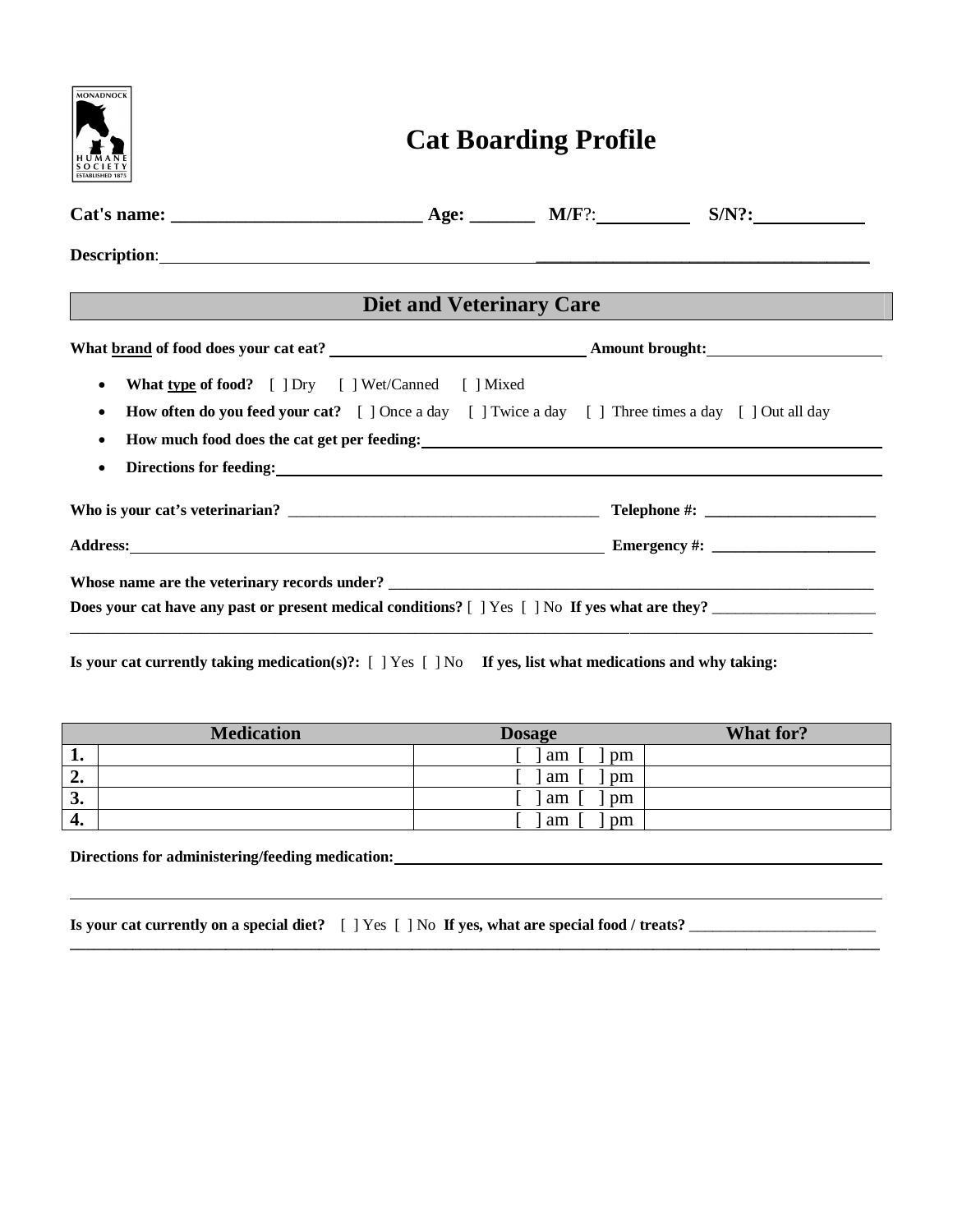| All cats MUST be in good health and free from any communicable conditions                                                                                                                                                                                                                                        |                                                |                                                    |  |  |
|------------------------------------------------------------------------------------------------------------------------------------------------------------------------------------------------------------------------------------------------------------------------------------------------------------------|------------------------------------------------|----------------------------------------------------|--|--|
| Please list the dates of the following vaccinations:<br>Rabies:<br>Next Due:<br><u> 1989 - Johann Barn, mars ann an t-Amhain Aonaich an t-Aonaich an t-Aonaich ann an t-Aonaich ann an t-Aonaich</u><br>Next Due:<br><b>FVRCP:</b><br><b>Proof of the above vaccinations are REQUIRED from your Veterinarian</b> |                                                |                                                    |  |  |
| Flea & Tick Preventative:<br>Next Due:<br><u> 1980 - John Stein, Amerikaansk politiker (</u>                                                                                                                                                                                                                     |                                                |                                                    |  |  |
| <b>Habits and Behavior</b>                                                                                                                                                                                                                                                                                       |                                                |                                                    |  |  |
| <b>Describe your cat's behavior with strangers:</b> [ ] Friendly [ ] Playful [ ] Tolerant [ ] Afraid                                                                                                                                                                                                             |                                                |                                                    |  |  |
| <b>What frightens your cat:</b> [] Thunder [] Fireworks [] Vehicles [] People [] City noises [] New places [] Vacuum                                                                                                                                                                                             |                                                |                                                    |  |  |
| What does your cat do when you:                                                                                                                                                                                                                                                                                  |                                                |                                                    |  |  |
| <b>Bath / Brush him/her:</b><br>[ ] Enjoys [ ] Scared [ ] Tolerates [ ] Enjoys [ ] Scared [ ] Tolerates [ ] Enjoys [ ] Scared [ ] Tolerates<br>[ ] Hisses [ ] Scratches [ ] Bites [ ] Hisses [ ] Scratches [ ] Bites [ ] Hisses [ ] Scratches [ ] Bites<br>[ ] Never had a bath                                  | Clip his/her nails:<br>[ ] Never trimmed nails | Hold or cuddle?<br>[ ] Never try to cuddle or hold |  |  |
| <b>Clean his/her ears:</b>                                                                                                                                                                                                                                                                                       | Administer him/her eye medication:             |                                                    |  |  |

[ ] Enjoys [ ] Scared [ ] Tolerates [ ] Enjoys [ ] Scared [ ] Tolerates

- [ ] Hisses [ ] Scratches [ ] Bites [ ] Hisses [ ] Scratches [ ] Bites
- [ ] Never cleaned ears [ ] Never administered eye medications
- 

## **More helpful information**

| Please circle words below that best describe your cat:                                                                                       |            |              |       |             |       |                 |                 |
|----------------------------------------------------------------------------------------------------------------------------------------------|------------|--------------|-------|-------------|-------|-----------------|-----------------|
| Friendly                                                                                                                                     | Unfriendly | Affectionate | Aloof | High Energy | Lazv  | Dominant        | Fearful         |
| Rough                                                                                                                                        | Gentle     | Ouiet.       | Loud  | Not Bright  | Smart | <b>Stubborn</b> | Eager to please |
| <b>What toys does your cat like to play with:</b> [ ] feather toys [<br>$\lceil$ ball $\lceil$ $\rceil$ stuff toys (mice) $\lceil$<br>other: |            |              |       |             |       |                 |                 |

## **HEALTH & VACCINATIONS**